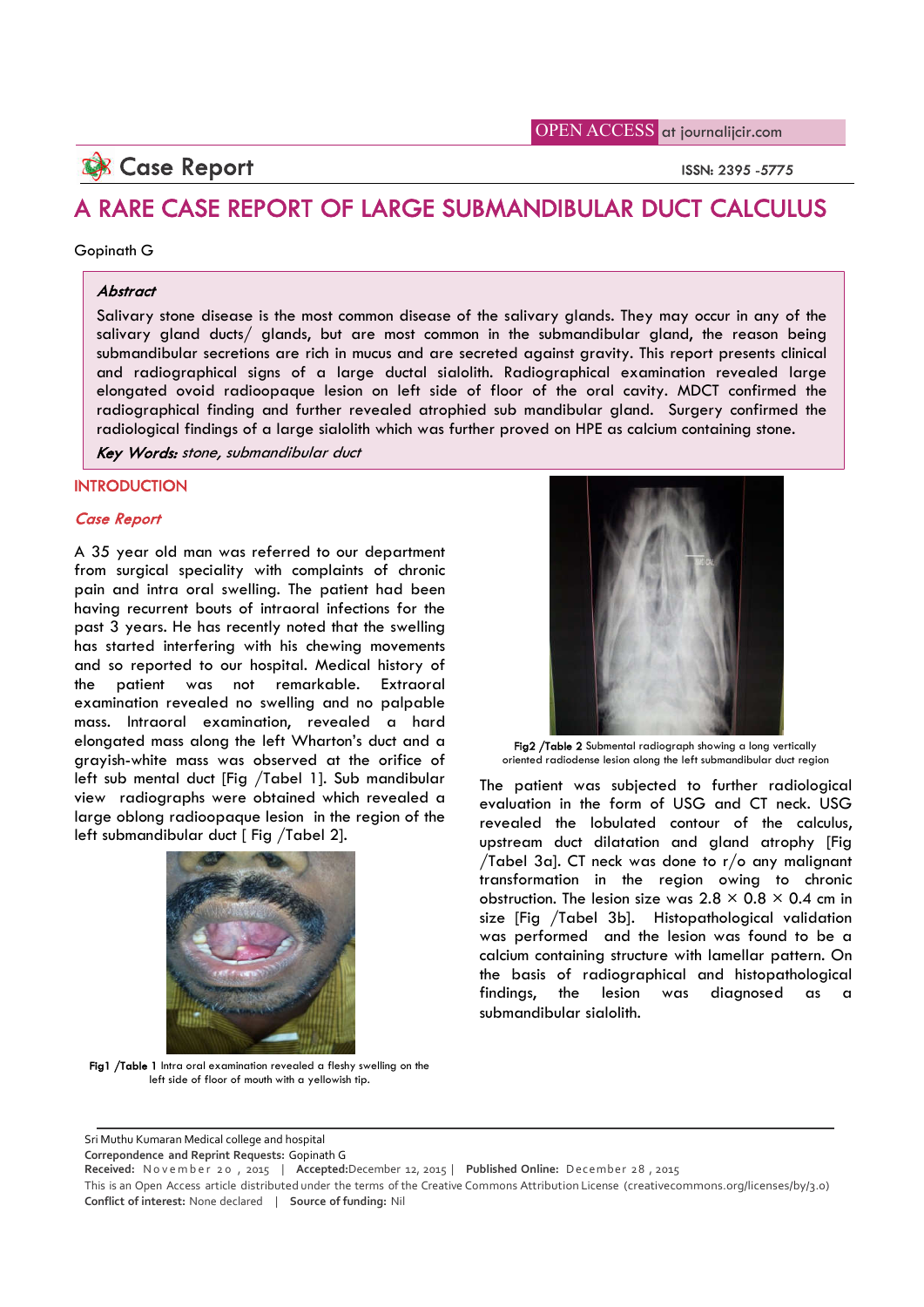

 Fig 3a / Table 3a USG of left submandibular region – intra ductal calculus with lobulation, upstream ductal dilatation and gland atrophy.



Fig 3b / Table 3b CT AXIAL IMAGE – Showing atrophied gland without any features of malignancy.



Fig 3c / Table 3c CT 3D Reconstructed image – long smooth dense calculus matching with bone attenuation.



Fig/Table 4 Intra op picture showing the long yellowish ductal calculus.

#### **DISCUSSION**

Salivary calculi are usually small and measure less than 1 cm with a mean size of 6 to 9 mm. They rarely measure more than 1.5 cm. If the size exceeds 1.5 cm, they fall into the category of giant sialo liths which are rare. Large and giant calculi may perforate the floor of the mouth by ulcerating the duct or may result in a skin fistula by causing a suppurative infection. Usually sialoliths present with symptoms of recurrent pain and swelling of the

associated gland during meals. Though large intra glandular calculi have been reported large intra ductal calculi have been sparsely reported , hence qualifying our case to be a case report of rare nature. In this report, clinical and radiological features of a large ductal sialolith is presented. It was located in the left wharton's duct and the patient complained of painless swelling. Usually patients are asymptomatic until the duct is totally obstructed or secondary infection sets in. It is believed that a calculus may enlarge at the rate of approximately 1 to 1.5 mm per year. Considering the aforementioned fact we guess that our case would have began to develop many years ago.

Careful history and examination are important in the diagnosis of sialoliths. Pain and swelling of the concerned gland at mealtimes and in response to other salivary stimuli are especially important. Bimanual palpation of the floor of the mouth, in a posterior to anterior direction, reveals a palpable stone in a large number of cases of submandibular calculi formation. Bimanual palpation of the gland itself can be useful, as a uniformly firm and hard gland suggests a hypo-functional or non-functional gland.

Imaging studies are complementary to clinical examination in diagnosing sialoliths. The best view for visualizing radiopaque submandibular stones is a standard mandibular occlusal radiograph. Since the lesion was big in this case, regular submental view radiograph beautifully detailed the calculus. However the calculus was obscured on lateral views. Other diagnostic methods include sialography, ultrasound, computed tomography and scintigraphy for sialoliths. Currently, magnetic resonance sialography obtained in two or three dimensional images is suggested for diagnosis of sialoliths, but these methods are not suitable to see the inner duct system of the salivary glands. Sialoendoscopic system was developed in the 1990's as an endoscopic technique, and provides to examine the ductal system completely due to the small scopes. Sialoendoscopy can be used for both diagnostic and treatment purposes. In this report, as the lesion was observed clearly in radiographs, no further investigations were performed for diagnosis.USG and CT were done mainly to see the upstream complications and to  $r/\sigma$ malignancy.

Different treatment options may be selected according to the size and location of the sialolith. Small stones often may be "milked out" through the ductal orifice using bimanual palpation in cooperative patients. Large proximal duct stones can